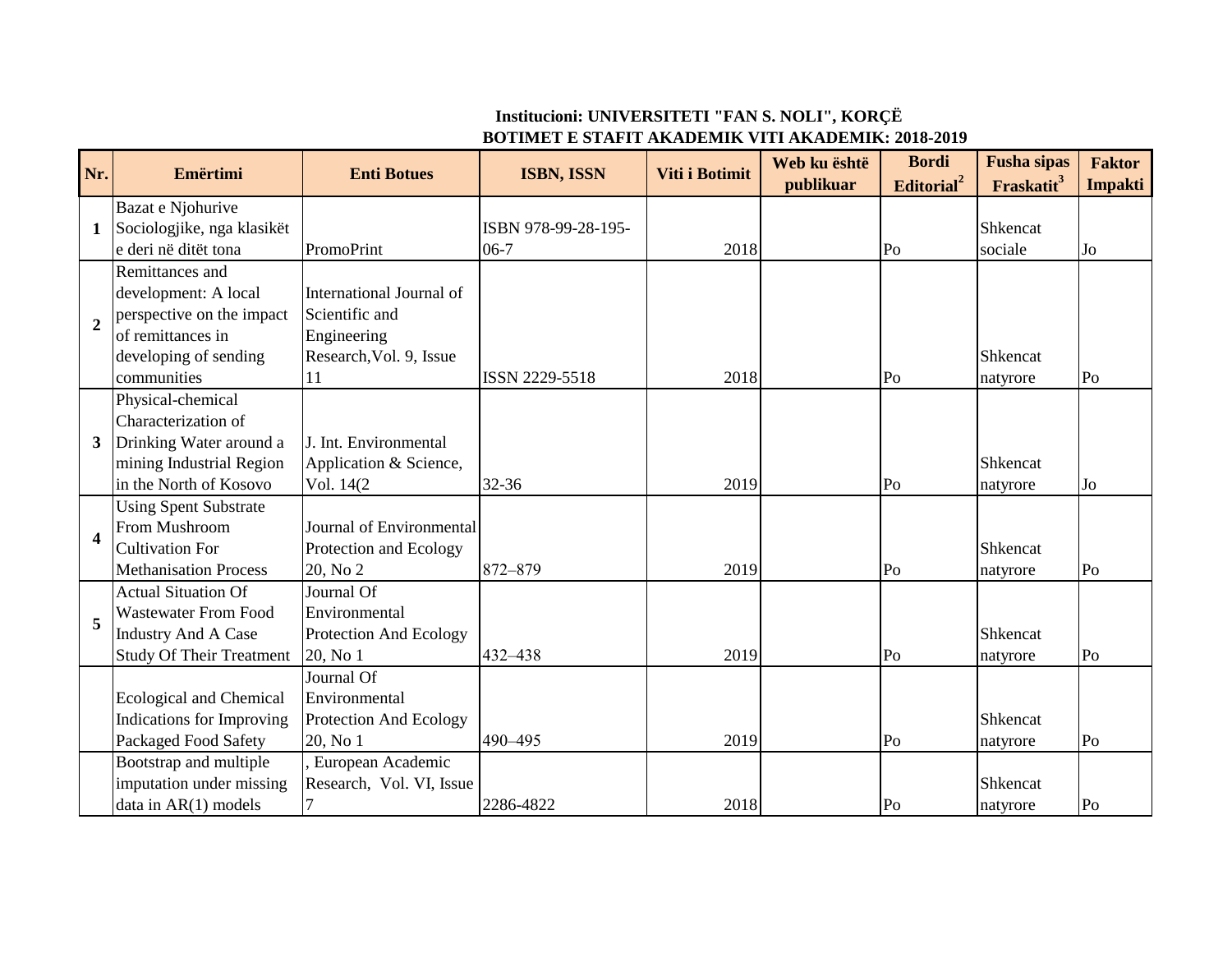| Seasonal means estimation                       |                             |                   |      | https://doi.org/1 |                |               |                |
|-------------------------------------------------|-----------------------------|-------------------|------|-------------------|----------------|---------------|----------------|
| and missing data in real                        | <b>Applied Mathematical</b> |                   |      | 0.12988/ams.20    |                | Shkencat      |                |
| data time serie                                 | Sciences, Vol. 13, no.1     | 25-32             |      | 2019 19.812192    | Po             | natyrore      | Po             |
| Field trips as a valuable                       |                             |                   |      |                   |                |               |                |
| learning experience for                         |                             |                   |      |                   |                | Shkencat      |                |
| student                                         | <b>VJETARI FEF</b>          | 2078-7111         | 2018 |                   | Po             | humane        | J <sub>0</sub> |
| <b>Issues of Communication</b>                  |                             |                   |      |                   |                |               |                |
| between Academic Staff                          |                             |                   |      |                   |                |               |                |
| and Students in the Higher                      |                             |                   |      |                   |                |               |                |
| <b>Education Institutions of</b>                |                             |                   |      |                   |                |               |                |
| Albania-a Descriptive                           | European Journal of         |                   |      |                   |                | Shkencat      |                |
| Approach                                        | <b>Social Sciences</b>      | 1450-2267         | 2018 |                   | Po             | humane        | Po             |
| Thermal Springs of Bënja-                       |                             |                   |      |                   |                |               |                |
| Albania: Possibilities for                      | European Journal of         |                   |      |                   |                | Shkencat      |                |
| <b>Tourism Development</b>                      | <b>Social Sciences</b>      | 1450-2267         | 2019 |                   | Po             | humane        | Po             |
| Albania's European                              | European Journal of         |                   |      |                   |                |               |                |
| Perspective and the                             | Multidisciplinary           |                   |      |                   |                | Shkencat      |                |
| <b>Albanian Politics</b>                        | Studies, Volume 4, r. 3     | 2414-8385         | 2019 |                   | Po             | humane        | P <sub>0</sub> |
| Field trips as a valuable                       |                             |                   |      |                   |                |               |                |
| learning experience for                         |                             |                   |      |                   |                | Shkencat      |                |
| students"                                       | <b>Buletimi Shkencor</b>    | 2078-7111         | 2018 |                   | Po             | humane        | J <sub>0</sub> |
|                                                 |                             |                   |      |                   |                |               |                |
| Geotouristic Assessment                         |                             |                   |      |                   |                |               |                |
| of Dardha Village (Korçë, Europian Journal of   |                             | 1450-2267 Vol.58, |      |                   |                | Shkencat      |                |
| Albania) by GAM method.                         | Social Science              | Nr.3              | 2018 |                   | Po             | humane        | Po             |
| Problems of dynamic                             |                             |                   |      |                   |                |               |                |
| population space models                         |                             |                   |      |                   |                | shkencat      |                |
| and global strategies                           | Vjetari Shkencor5/1         | 2018-7171         | 2018 |                   | Po             | humane        | J <sub>0</sub> |
| <b>Environmental Policies for</b>               |                             |                   |      |                   |                |               |                |
| Sustainable Development ) Internacional Journal |                             |                   |      |                   |                | Shkencat      |                |
| Kosove                                          | "Social Studies"            | 2309-3456         | 2018 |                   | Po             | humane        | Po             |
| Territort policies and space                    |                             |                   |      |                   |                | Shkencat      |                |
| Geopolitics                                     | Geopolitics                 |                   | 2018 |                   | P <sub>o</sub> | <b>humane</b> | Jo             |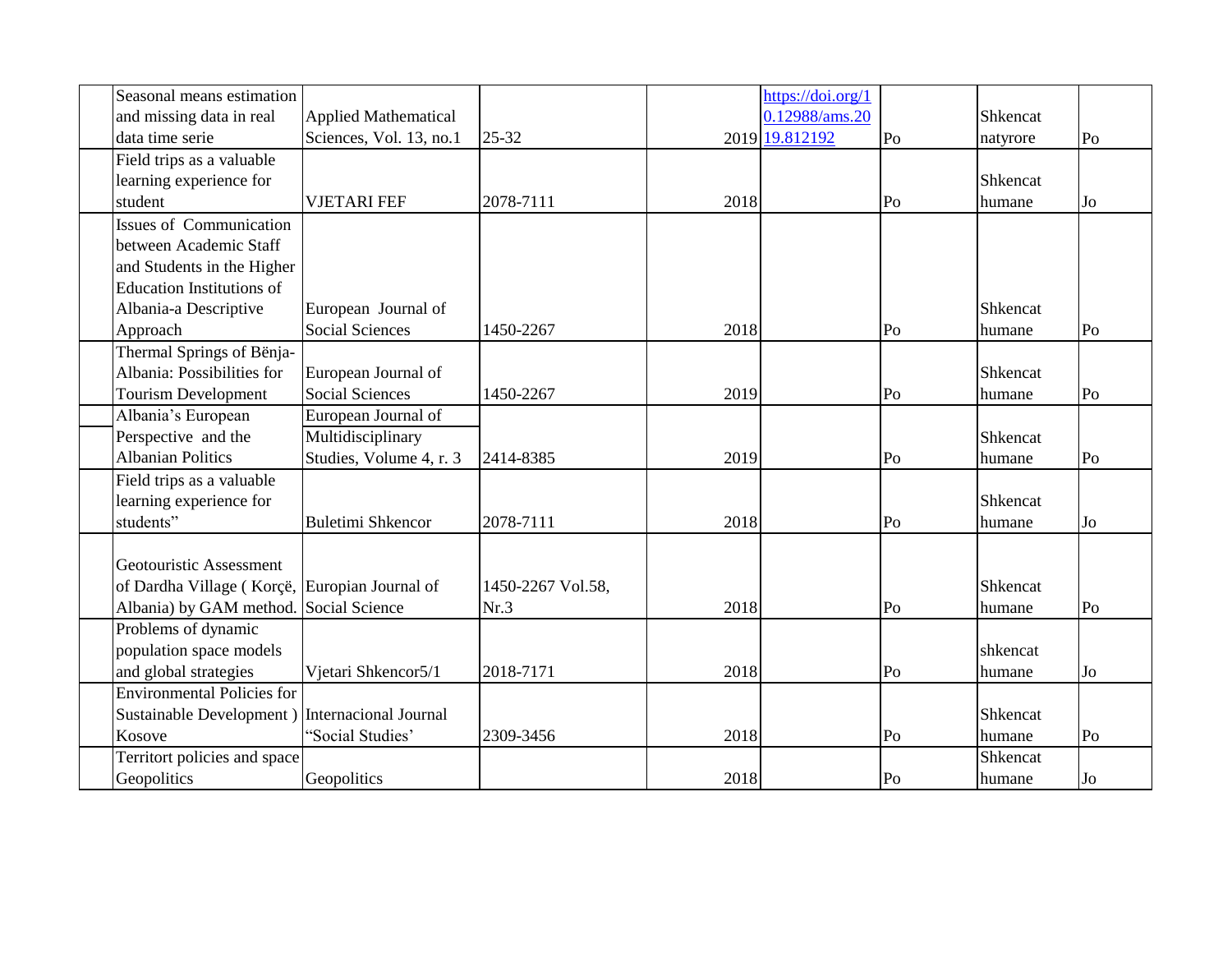| Construction created by         |                        |           |           |                      |                |          |                |
|---------------------------------|------------------------|-----------|-----------|----------------------|----------------|----------|----------------|
| experiences, critical           |                        |           |           |                      |                |          |                |
| reflection on them -            |                        |           |           |                      |                |          |                |
| constructivist approach to      | Journal of Aëareness.  |           |           |                      |                | Shkencat |                |
| learning                        | Vol. 4, N0 3           | 2149-6544 | 2019      |                      | Po             | humane   | J <sub>0</sub> |
| Aspects of language             | Journal of Aëareness.  |           |           |                      |                | Shkencat |                |
| knoëledge in prechoolers        | Vol. 4, N0 3           | 2149-6544 | 2019      |                      | Po             | humane   | Jo             |
|                                 |                        |           |           |                      |                |          |                |
| Rrugëtimi i një misionari:      |                        |           |           | https://www.unk      |                |          |                |
| Sotirr Papahristo-mësues        |                        |           |           | orce.edu.al/boti     |                | Shkencat |                |
| dhe studiues model              |                        |           |           | 2019 me-elektronike. | P <sub>o</sub> | humane   | J <sub>0</sub> |
| Building the city (village)     |                        |           |           |                      |                |          |                |
| of the future eith school,      |                        |           |           |                      |                |          |                |
| young children and              | <b>JOURNAL OF</b>      |           |           |                      |                | Shkencat |                |
| families                        | AËARENESS, 4(3)        | 359-366   | 2019      |                      | Po             | humane   | Po             |
| <b>Expectations from Future</b> |                        |           |           | https://doi.org/1    |                |          |                |
| Technologies and E-             | Handbook of Mobile     |           |           | 0.1007/978-3-        |                |          |                |
| Learning in Higher              | Teaching and Learning. |           |           | 642-41981-2_43-      |                | Shkencat |                |
| <b>Education</b> in Albania     | Springer, Berlin       |           | $2019$  2 |                      | Po             | humane   | Jo             |
| Culture-a reflection of         | <b>JOURNAL OF</b>      |           |           |                      |                | Shkencat |                |
| development of society          | AËARENESS, 4(3)        | 359-366   | 2019      |                      | Po             | humane   | Po             |
| Approaches of parents'          |                        |           |           |                      |                |          |                |
| perceptions toëards the         |                        |           |           |                      |                |          |                |
| increase of students'           |                        |           |           |                      |                |          |                |
| learning in primary             | International Journal, |           |           |                      |                | Shkencat |                |
| education, grades 1-5           | Diskutime, 8th Edition | $24 - 15$ | 2019      |                      | Po             | humane   | J <sub>0</sub> |
| Challinges of acquiring         |                        |           |           |                      |                |          |                |
| scientific knoëledge for        |                        |           |           |                      |                |          |                |
| students of pre-University      |                        |           |           |                      |                |          |                |
| education and teacher           |                        |           |           |                      |                |          |                |
| repsonsibilities in the         | Journal of Aëareness.  |           |           |                      |                | Shkencat |                |
| classroom environment           | Vol. 4                 | 2149-6544 | 2019      |                      | Po             | humane   | Jo             |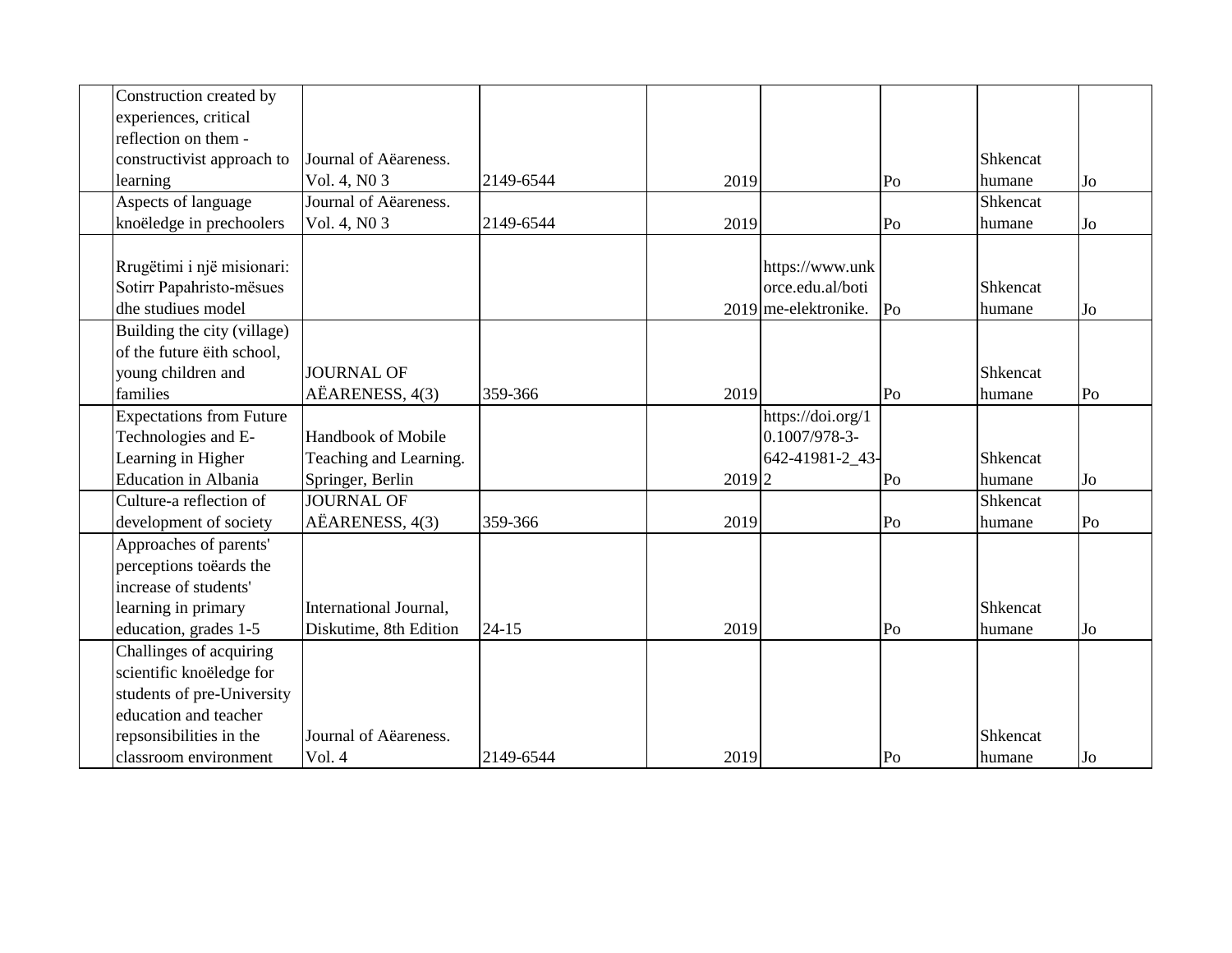| Development of the                               |                         |             |      |    |           |    |
|--------------------------------------------------|-------------------------|-------------|------|----|-----------|----|
| education process and                            |                         |             |      |    |           |    |
| noëdays scientific                               |                         |             |      |    |           |    |
| knoëledge against the                            | Knowledge International |             |      |    | Shkencat  |    |
| globalization process                            | Journal                 |             | 2019 | Po | humane    | Jo |
| Konceptimi i disa                                |                         |             |      |    |           |    |
| elementëve estetikë dhe                          |                         |             |      |    |           |    |
| psikologjikë, në këngët                          |                         |             |      |    |           |    |
| popullore të dashurisë dhe                       |                         |             |      |    |           |    |
| dasmës, në folklorin e                           |                         |             |      |    | Shkencat  |    |
| jugut                                            | Vjetari FEF             | 2078-7111   | 2018 | Po | humane    | Jo |
| Memorja Kulturore në                             | ANAS, Studia            |             |      |    | Shkencat  |    |
| Rrëfimet e Mitrush Kutelit Humanitatis           |                         |             | 2018 | Po | humane    | Jo |
| Memorja Kulturore në                             | AKTET, Journal of       |             |      |    | Shkencat  |    |
| Rrëfimet e Mitrush Kutelit                       | Institute Alb-Shkenca   |             | 2019 | Po | humane    | Jo |
| Use of sameturkish                               |                         |             |      |    |           |    |
| borroëing in Albanian                            | Homeros, Cilt /         |             |      |    | Shkencat  |    |
| language                                         | Volume:2,               | 2667-4688   | 2019 | Po | humane    | Jo |
| Linguistic functions of                          |                         |             |      |    |           |    |
| advertisingin semiotic                           |                         |             |      |    | Shkencat  |    |
| communication                                    | Journal of awareness    | 2149-6544   | 2018 | Po | humane    | Jo |
| "(Mis)Matches in                                 |                         |             |      |    |           |    |
| Translation- A case Study                        |                         |             |      |    |           |    |
| of "The Big Fat Giant" and                       |                         |             |      |    | Shkencat  |    |
| its Albanian Version                             | Vertimos Studijos       | 2424-3590   | 2018 | Po | humane    | Jo |
|                                                  |                         |             |      |    |           |    |
| The environmental impact                         | Albanian Journal of     |             |      |    | Shkencat  |    |
| of albanian livestock farms Agricultural Science |                         | 2218-2020   | 2019 | Po | Bujqësore | Jo |
|                                                  |                         |             |      |    |           |    |
| The effect of microbial                          |                         |             |      |    |           |    |
| phytase on improving                             |                         |             |      |    |           |    |
| digestibility of nutrients                       |                         |             |      |    |           |    |
| and performance                                  | Animal Science Series,  |             |      |    | Shkencat  |    |
| parameters of growing pigs Volume 71             |                         | L 1454-7368 | 2019 | Po | Bujqësore | Jo |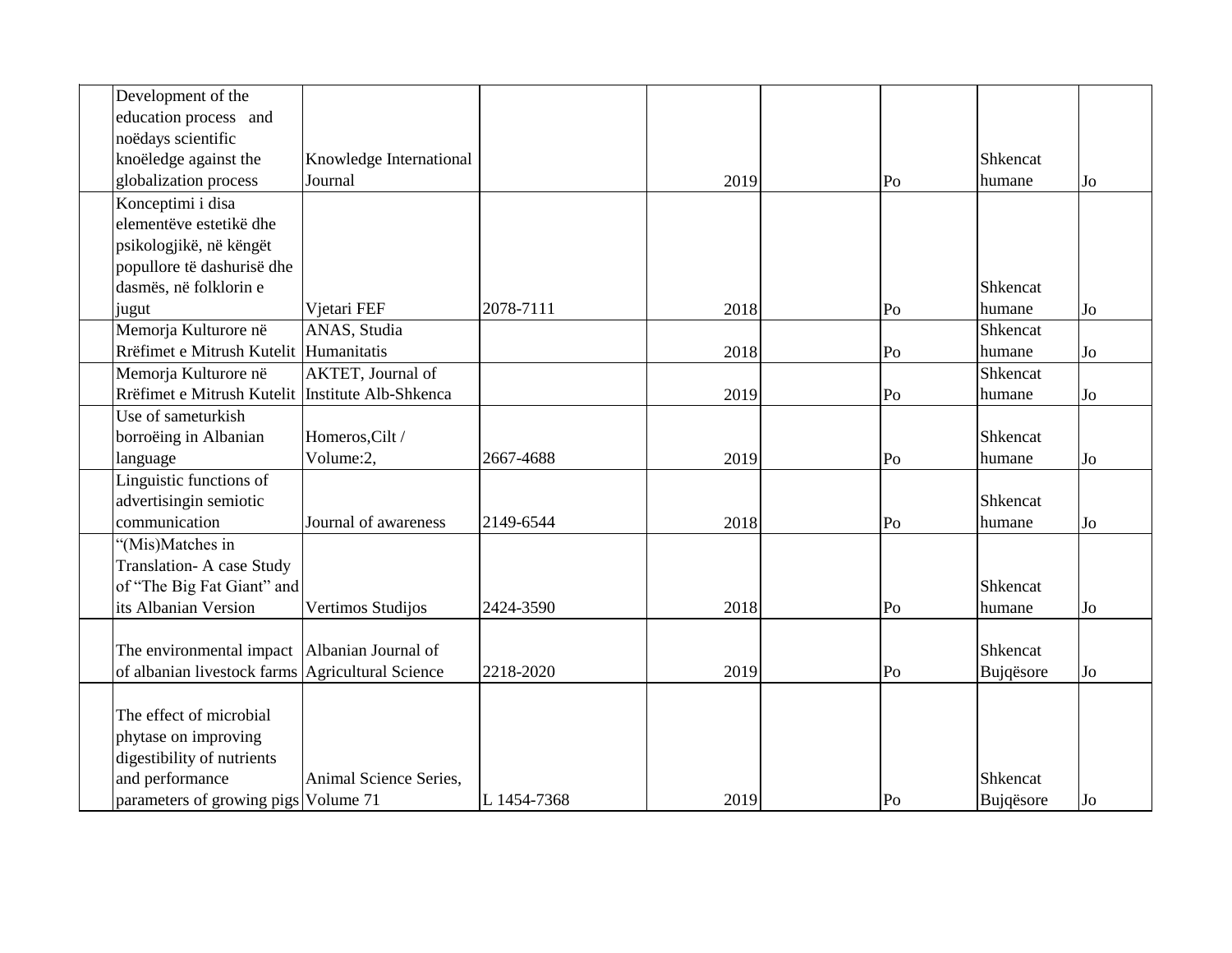| Ushqimet dhe të ushqyerit                         |                          |                |           |                   |                |                 |                |
|---------------------------------------------------|--------------------------|----------------|-----------|-------------------|----------------|-----------------|----------------|
| e normuar të kafshëve                             |                          |                |           |                   |                | Shkencat        |                |
| bujqësore                                         |                          |                | 2018      |                   | Jo             | Bujqësore       | Jo             |
| Mbarështimi i kafshëve                            |                          |                |           |                   |                |                 |                |
| dhe sëmundjet kryesore të                         |                          |                |           |                   |                | Shkencat        |                |
| tyre                                              |                          |                | 2019      |                   | J <sub>0</sub> | Bujqësore       | J <sub>0</sub> |
| Teknologjia e qumështit                           |                          |                |           |                   |                | Shkencat        |                |
| dhe e mishit                                      |                          |                | 2019      |                   | Jo             | Bujqësore       | J <sub>0</sub> |
| Optimal number of plants                          | Annals "Valahia"         |                |           |                   |                |                 |                |
| and planting methods of                           | University of Targoviste |                |           | https://doi.org/1 |                |                 |                |
| best bean varieties in                            | - Agriculture. Volume    |                |           | 0.2478/agr-2019-  |                | Shkencat        |                |
| Korça Region                                      | 13: Issue 1              | 2537-3137      | 2019 0001 |                   | Po             | Bujqësore       | J <sub>0</sub> |
|                                                   |                          |                |           |                   |                |                 |                |
| Changes in potato                                 |                          |                |           |                   |                |                 |                |
| cultivation technology in                         |                          |                |           | https://doi.org/1 |                |                 |                |
| Korça region as adaptation The Italian Journal of |                          |                |           | 0.4081/ija.2019.  |                | <b>Shkencat</b> |                |
| to climate change                                 | Agronomy                 | 2039-6805      |           | 2019 1374         | Po             | Bujqësore       | Po             |
|                                                   | A neglected multiuseful  |                |           |                   |                | Shkencat        |                |
| Armoracia rusticana                               | species. BSHN            | 26: 312-322    |           |                   | Po             | Bujqësore       | Jo             |
| The utilization of the                            |                          |                |           |                   |                |                 |                |
| vineyards' pruning                                |                          |                |           |                   |                | Shkencat        |                |
| residuals for bioenergy                           | <b>BSHN</b>              | 26: 312-322    |           |                   | P <sub>O</sub> | Bujqësore       | Jo             |
| (Armoracia rusticana) and                         |                          |                |           |                   |                |                 |                |
| wheat of Qabesë                                   | Journal of Agriculture   |                |           |                   |                |                 |                |
| (Trigonella foenum-                               | and Animal Production    |                |           |                   |                |                 |                |
| graecum) two                                      | <b>Science for Rural</b> |                |           |                   |                |                 |                |
| undervaluated local                               | Development. Vol. VIII   |                |           |                   |                | Shkencat        |                |
| varieties                                         | (2) Year VIII            | $2224 - 7781.$ |           |                   | Po             | Bujqësore       | J <sub>0</sub> |
| Analysis of the Factors                           | European Academic        |                |           |                   |                |                 |                |
| that affect the Reliability                       | Research. International  |                |           |                   |                |                 |                |
| of farmers in insurance                           | Multidisplinary research |                |           |                   |                | Shkencat        |                |
| Institutions                                      | journal                  | 2286-4822      | 2019      |                   | Po             | Bujqësore       | P <sub>0</sub> |